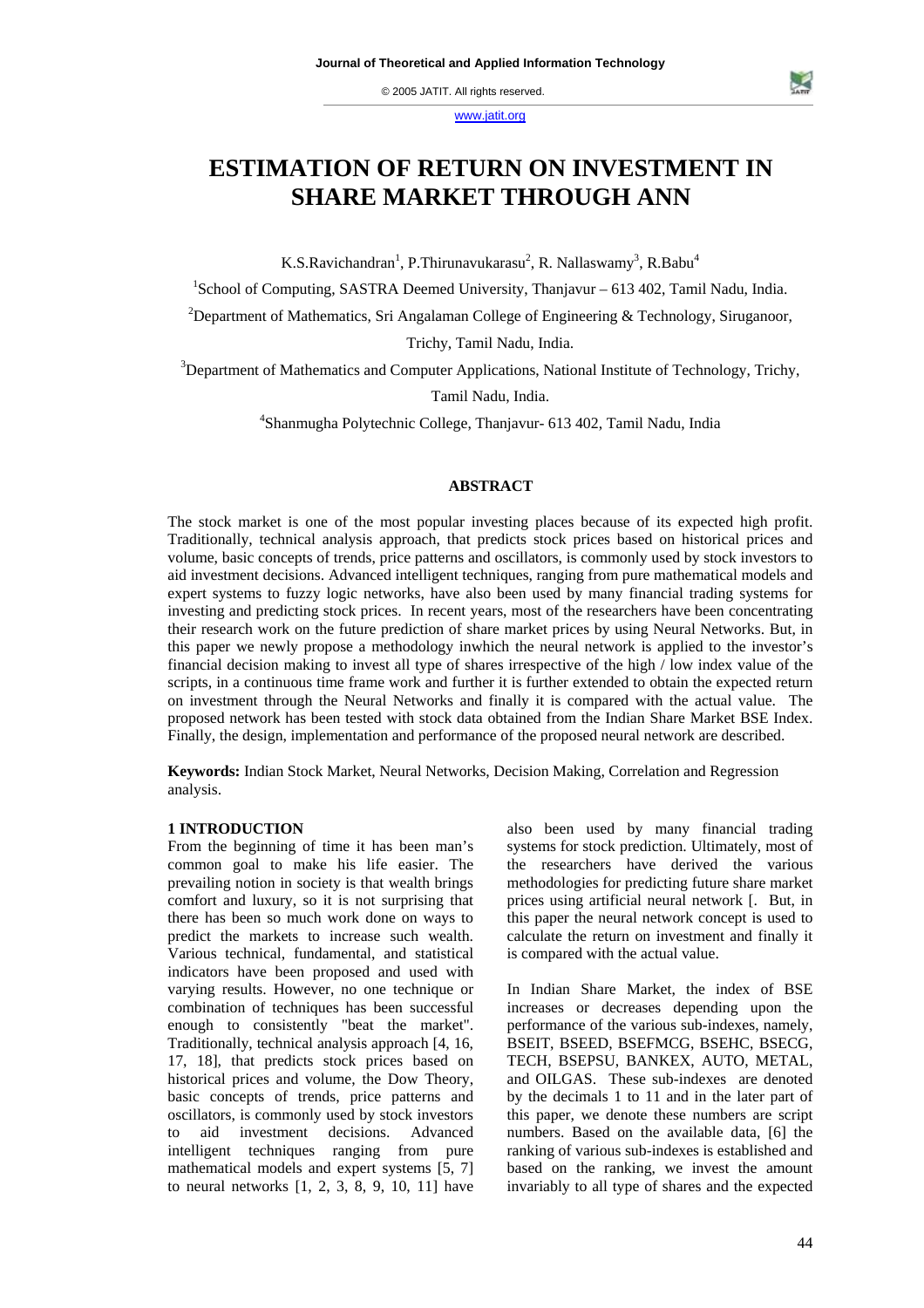

## www.jatit.org

return on investment is calculated through Neural Networks and finally these values are tested with the actual value. The proposed network has been tested with stock data obtained from the Indian Share Market Index BSE.

The paper is organized as follows. Section 2 provides the information related to neural network and its learning rule (back propagation) for predicting sub sectors investment in stock market. Section 3 covers the determination of the optimum number of iterations needed to get the optimum return on investment through the proposed network. The return on investment in the share market that is obtained through the neural network and compared with the actual values are discussed in section 4. The merits of the present problem using neural networks are discussed in section 5 and finally the conclusion is given in section 4.

## **Section2.ARTIFICIAL NEURAL NETWORK**

Before the age of computers, people traded stocks and commodities primarily on intuition. As the level of investing and trading grew, people searched for tools and methods that would increase their gains while minimizing their risk. Statistics, technical analysis, fundamental analysis, Time series analysis, chaos theory and linear regression are all used to attempt to predict and benefit from the market's direction. None of these techniques has been proved to be the consistently correct prediction tool that is desired, and many analysts argue about the usefulness of many of the approaches. However, these methods are presented as they are commonly used in practice and represent a base-level standard for which neural networks should outperform. Also, many of these techniques are used to preprocess raw data inputs, and their results are fed into neural networks as input. Some of the related work are given below.

A neural network is a computer program that recognizes patterns and is designed to take a pattern of data and generalize from it. An essential feature of this technology is that it improves its performance on a particular task by gradually learning a mapping between inputs and outputs. There are no set rules or sequence of steps to follow in generalizing patterns of data. The network is designed to learn a nonlinear mapping between the input and output data. Generalization is used to predict the possible outcome for a particular task. This process involves two phases known as the

training phase (learning) and the testing phase (prediction).

Regression models have been traditionally used to model the changes in the stock markets. Multiple regression analysis is the process of finding the least squares prediction equation, testing the adequacy of the model, and conducting tests about estimating the values of the model parameters, Mendenhall et al. [19]. However, these models can predict linear patterns only. The stock market returns change in a nonlinear pattern such that neural networks are more appropriate to model these changes.

Studies have shown that back propagation networks may be used for prediction in financial market analysis. Refenes et al. [20] compared regression models with a back propagation network both using the same stock data. In comparison with regression models back propagation proved to be a better predictor. The results showed that the Mean Squared Error (MSE) for the neural network was lower than the Multiple Linear Regression (MLR) model. The MSE for the network was 0.044 and the MSE for the MLR model was 0.138 such that the neural net proved to be more effective in learning the training data than the MLR. For the test data, which was different from the training data, the neural network MSE was 0.066 which is also lower than the MLR MSE of 0.128. According to Refenes et al. [20] "neural networks are capable of making better prediction in capturing the structural relationship between a stock's performance and its determinant factors more accurately than MLR models." Kryzanowski et al. [21] using Boltzmann machine trained an artificial neural network with 149 test cases of positive (rise in the stock price) and negative (fall in the stock price) returns for the years 1987-1989 and compared this to training the network with positive, neutral (unchanged stock price), and negative returns for the same 149 test cases for the years 1987-1989. The network predicted 72% correct results with positive and negative returns. However the network predicted only 46% correct results with positive, neutral, and negative returns.

If stock market return fluctuations are affected by their recent historic behavior, Tang [22] neural networks which can model such temporal information along with spatial information in the stock market changes can prove to be better predictors. The changes in a stock market can then be learned better using networks which employ a feedback mechanism to cause sequence learning.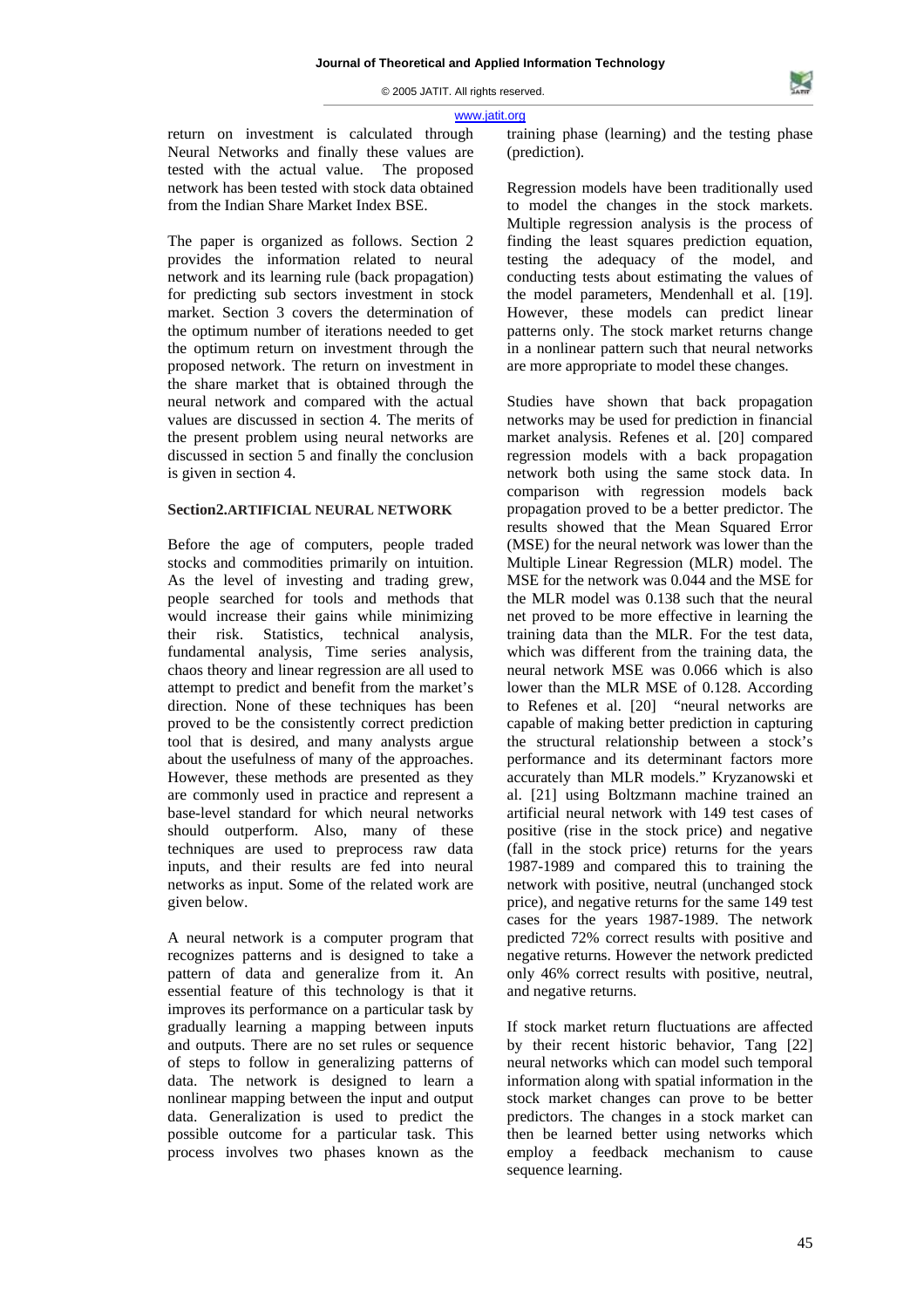

## www.jatit.org

Recurrent networks use the back propagation learning methodology. The main difference between a feed forward back propagation network and a recurrent network is the existence of a feedback mechanism in the nodes of the recurrent network. This feedback mechanism facilitates the process of using the information from the previous pattern along with the present inputs. Copy-back/Context units are used to integrate the previous pattern into the following or a later input pattern, Morgan et al. [23]. This ability of recurrent networks in learning spatiotemporal patterns makes them suitable for the stock market return prediction problem.

Back propagation networks are independent of the sequence in which the inputs are presented whereas the recurrent networks take into account the sequence. Thus the recurrent networks represent the idea of predicting stock market returns on the basis of recent history more closely [24-27]. Since no training occurs during testing, a pattern is matched with its closest learned training pattern (independently) and the corresponding output is generated. Hence, if there was no training after week 48 and we test the network for week 59, it will be matched with the learned data set for weeks l-48 and maybe week 37 will be used to predict the output for week 59 --intrinsically assuming that week 36 before week 37 is a good representative of week 58 preceding week 59. Although, this is ideally what we hope to occur, there is no guarantee that the neural networks will use this relationship. It may use other learned information based on the data.

The prediction accuracy of a network along with additional information available from recent history of a stock market can be used to make effective stock market portfolio recommendations [28].

## **2.1 NN concepts and its terminology**

To model complex process in many physical systems, the use of Artificial Neural Network (ANN) has been extensively in use in recent times. As a branch of artificial intelligence, this robust and versatile tool is being modeled after the human neurological system, consisting of a series of neurons (the basic computing elements), interconnected together to allow recognition of incidents that have had a similar pattern to the current input. Especially for pattern recognition and function approximation, ANN, equipped with parallel distributed processing architecture, is well recognized as a very powerful computational tool, having the ability to learn and to generalize from examples to produce meaningful solutions to problems even in case of erroneous or incomplete data.

Neural networks have widely been used in share market prediction and forecasting of the various share price predictions, as well as for time series modeling. Most often feed-forward networks, which employ a sliding window over a sequence of data (i.e., to induce the function in ANN architecture, using a set of older records as inputs and a single output as the target value of the network), are used for time series modeling. Although, in general, non-linear, auto-regressive time series modeling is difficult than linear models, yet with the ANN approach such a restriction does not apply. Similarly, in contrast to the auto-regressive and moving average methods, ANNs are nonparametric data driven approaches that can capture nonlinear data structures without prior assumption about the underlying relationship in a particular problem. Besides, ANNs are more general and flexible modeling and analysis tools for forecasting applications, capable of finding nonlinear structures, as well as linear ones. In fact, linear autoregressive (AR) models are special cases of ANNS without hidden nodes.

For an explanatory or casual forecasting problem, the inputs to an ANN are usually the independent or predictor variables [11]. The functional relationship estimated by the ANN can be written as:

$$
Y = F(x_1, x_2, x_3, \dots x_n)
$$

$$
(1)
$$

Where  $x_1, x_2, x_3, \ldots, x_n$  are n independent variables and y is a dependent variable. In this sense, the neural network is functionally equivalent to a nonlinear regression model. For an extrapolative or time series problem, on the other hand, inputs are typically the past observations of the series and the output is the future value. The function mapping performed by the ANN is as follows:

$$
Y_{t+1} = F(y_t, y_{t-1, y_{t-2, ..., y_{t-n}})
$$
\n(2)

Where  $v_t$  is the observation at time t. Thus the ANN is equivalent to the nonlinear autoregressive model along the series. For a time series problem, a training pattern consists of a fixed number of lagged observations of the series. There are N observations y1,  $y_2, y_3, \ldots, y_N$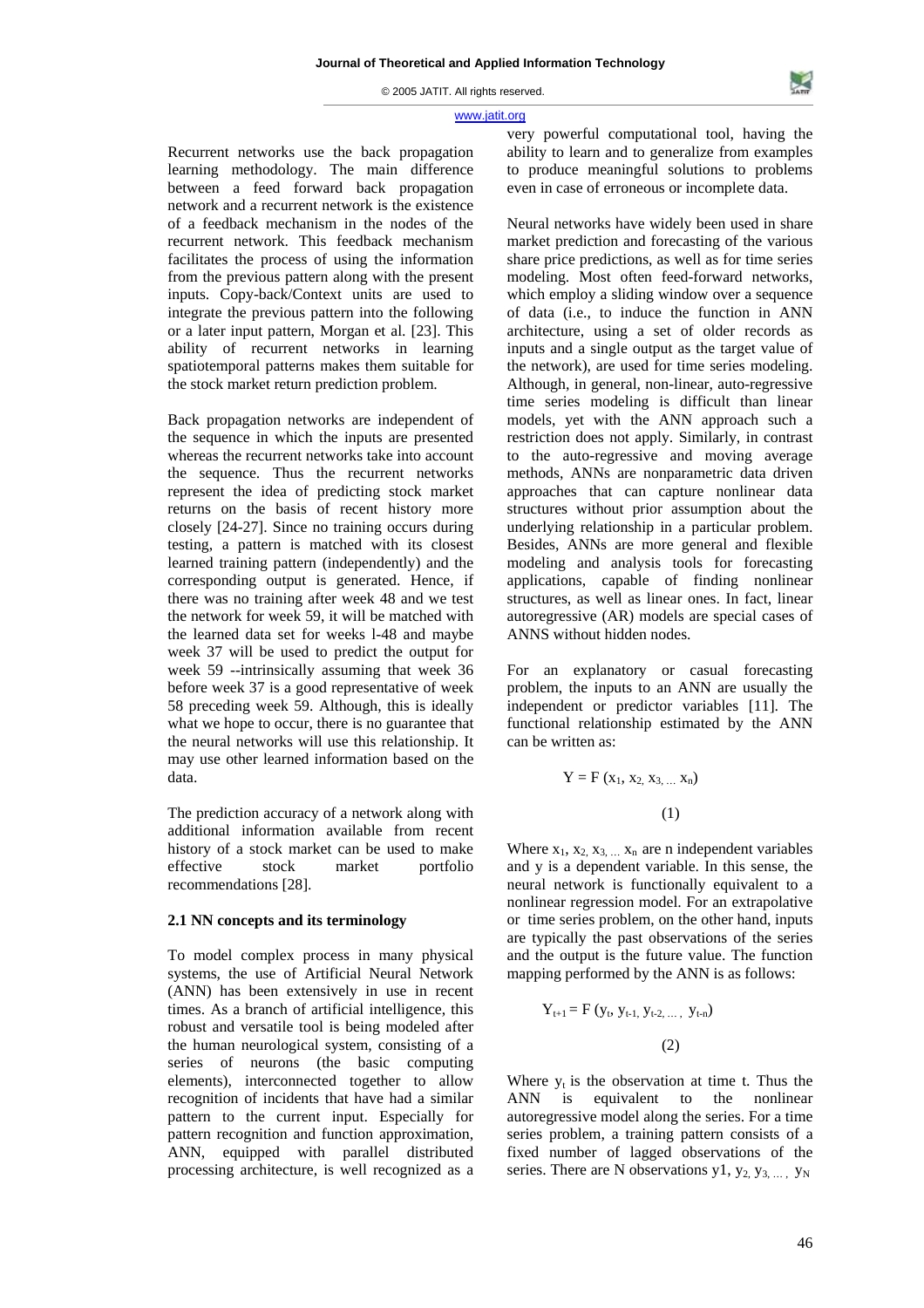#### www.jatit.org

in the training set and if one-step-ahead forecasting is required, then using an ANN with n input nodes, we have N-n training patterns. The first training pattern will be composed of  $y_1, y_2, y_3, \dots, y_n$  as inputs and  $Y_{n+1}$  as the target output. The second training pattern will contain  $y_1$ ,  $y_2$ ,  $y_3$ ,  $\ldots$ ,  $y_{n+1}$  as inputs and  $Y_{n+2}$  as the desired output. Finally, the last training pattern will be  $y_{N-n}$ ,  $y_{N-n+1}$ , ...,  $y_{N-1}$  for inputs and  $y_N$  for the target output. Typically, least- squares based objective function or cost function to be minimized during the training process is:

$$
E = \frac{1}{2} \sum_{i=n+1}^{N} (y_i - a_i)^2
$$

where  $a_i$  is the output of the network and  $\frac{1}{2}$  is included to simplify the expression of derivatives computed in the training algorithm.

(3)

Most of the environmental and water resources applications of ANN have used feed-forward networks for function approximation. While a majority of them used the back-propagation training algorithm, a few of them attempted other algorithms. The general structure of a feedforward neural network is shown in Fig.1. The nodes in an input layer receive the inputs of the model and they flow through the network and produce outputs at nodes in the output layer. The working principle of feed-forward neural network is available elsewhere [12]. Mathematically, a three-layer neural network with *I* input nodes, *J* hidden nodes in a single hidden layer, and *K* output nodes, can be expressed as:

$$
O_{pk} = f_1 \left( \sum_{j=1}^{J} w_{jk}^o f_2 \left( \sum_{i=1}^{I} w_{ij}^h x_{pi} + b_1^j \right) + b_2^k \right)
$$
  
, 
$$
\forall k \in 1, 2, ..., K
$$
  
(4)

where  $O_{Pk}$  is the output from the  $k^{\text{th}}$  node of the output layer of the network for the  $P<sup>th</sup>$  vector (data point);  $X_{Pi}$  is the input at the i<sup>th</sup> node of input layer from  $p^{th}$  vector (data point);  $W_{jk}^o$  is the connection weight *between*  $j<sup>th</sup>$  node of the hidden layer and  $k<sup>th</sup>$  node of the output layer (Fig. 1);  $w_{ij}^h$  is the connection weight between i<sup>th</sup> node of the input layer and j<sup>th</sup> node of the hidden layer; and  $b_1^j$  *and*  $b_2^k$  are bias terms; and  $f_1(.)$  and  $f_2(.)$  are activation functions. The logistic sigmoid function, a commonly used

activation function has the form of:

$$
f(x) = \frac{1}{1 + e^{-x}}
$$

The linear activation function has the form

(5)

$$
f(x) = x
$$
\n(6)

In this study sigmoid function is used for  $f_2$  and the linear function is applied for  $f_1$ . The sigmoid functions (which plots like curves) normally have a tendency to push the value *of*  $f(x)$  to the extremes (binary in the case of logistic sigmoid; bipolar in the case of tanh function). Thus the sigmoid functions are more suitable for classification problems. When continuous outputs are expected, as in the case of time series modeling, sigmoid functions are not a good choice. There are several other activation functions used in many other studies, however, this work did not analyze the suitability of activation functions for share market price predictions.

Linear autoregressive models assume the prediction equation to be a linear combination of a fixed number of previous data in the time series. Including a noise term, it can be written as

$$
x(t) = \sum_{i=1}^{p} \alpha_i x(t - i) + \xi(t)
$$
  
= F<sup>L</sup> (x(t-1),x(t-2),...,x(t-p)) + \xi(t)

 $\mathcal{L} = \mathcal{L} \left( \mathcal{L} \right)$  and  $\mathcal{L} = \mathcal{L} \left( \mathcal{L} \right)$  . The contract of  $\mathcal{L} \left( \mathcal{L} \right)$ 

47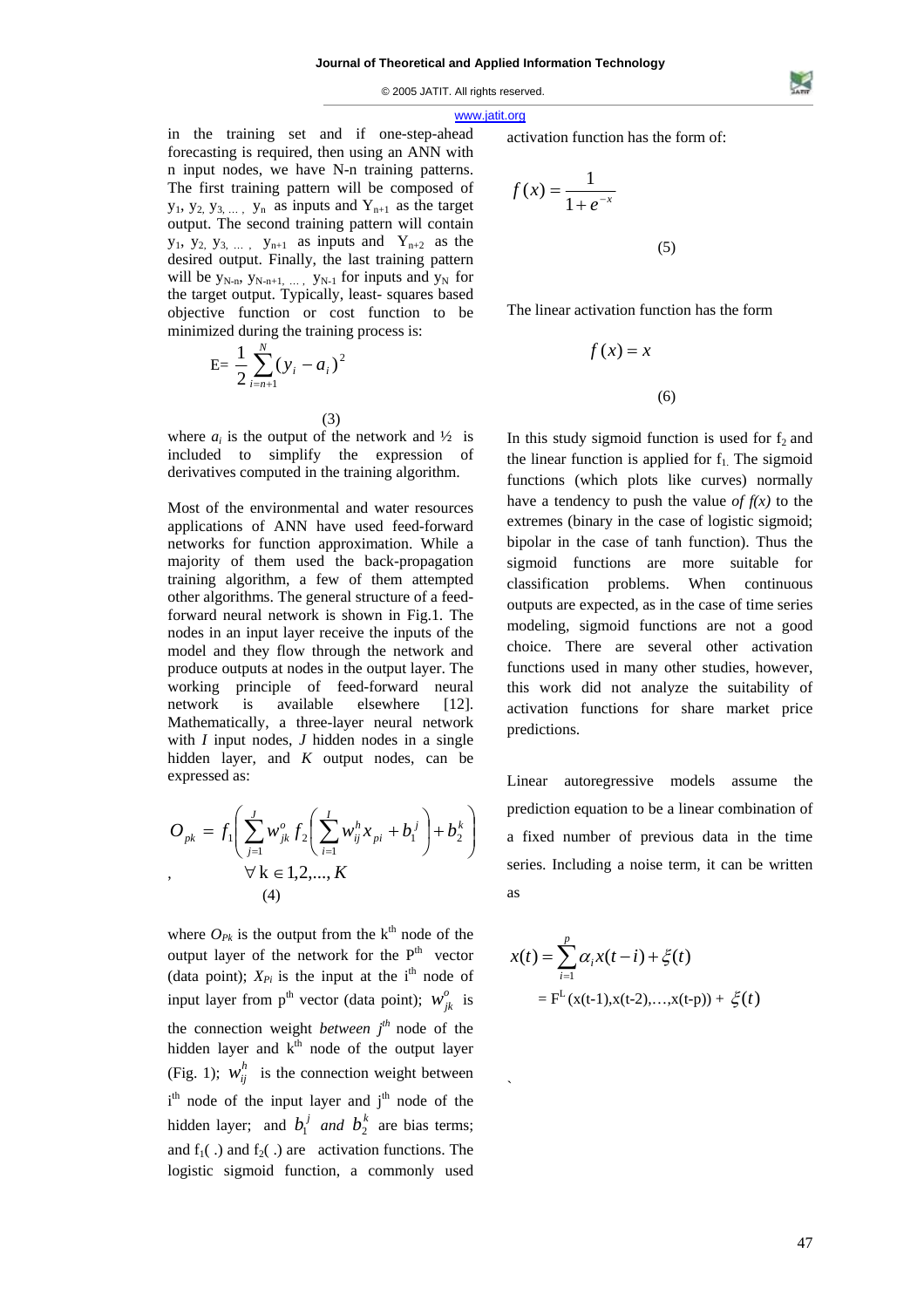### www.jatit.org

(7)

If p previous sequence elements are taken, one speaks of an AR(p) model of time series. Finding an appropriate AR(p) model means choosing an appropriate and estimating the coefficients  $\alpha_i$  through techniques like least squares optimization procedures. This techniques, although rather powerful, is naturally limited, since it assumes a linear relationship among sequence elements. It becomes clear that a feed forward neural network can replace the linear function  $F<sup>L</sup>$  in equation (7) by an arbitrary non-linear function  $F^{NN}$  as in equation (8).

$$
x(t) = F^{NN} (x(t-1), x(t-2),...,x(t-p)) + \xi(t)
$$

(8)

This non-linear function can be estimated based on samples from the series, using one of the well-known learning or optimization techniques like back propagation or conjugate gradient. Making  $F^{NN}$  dependent on p previous elements is identical to using p input units being fed with p adjacent sequence elements. This input is usually referred to as a time window, since it provides a limited view on part of the series. Non-linear autoregressive models are potentially more powerful than linear ones in that they can model much more complex underlying characteristics of the series.



*Fig.1 Three-layer feed-forward neural network architecture* 

## **2.2 Selection of Activation Function**

Suitable activation function for the Hidden Units is needed to introduce non-linearity into the network, which gives the power to capture nonlinear relationship between input and output.

Three commonly used activated functions are logistic, linear, tanh. Since the expected output is a continuous variable (not a classification problem with unbounded function), linear activation function  $(g(x))$  is used (in-stead of logistic sigmoidal or. tanh functions mostly used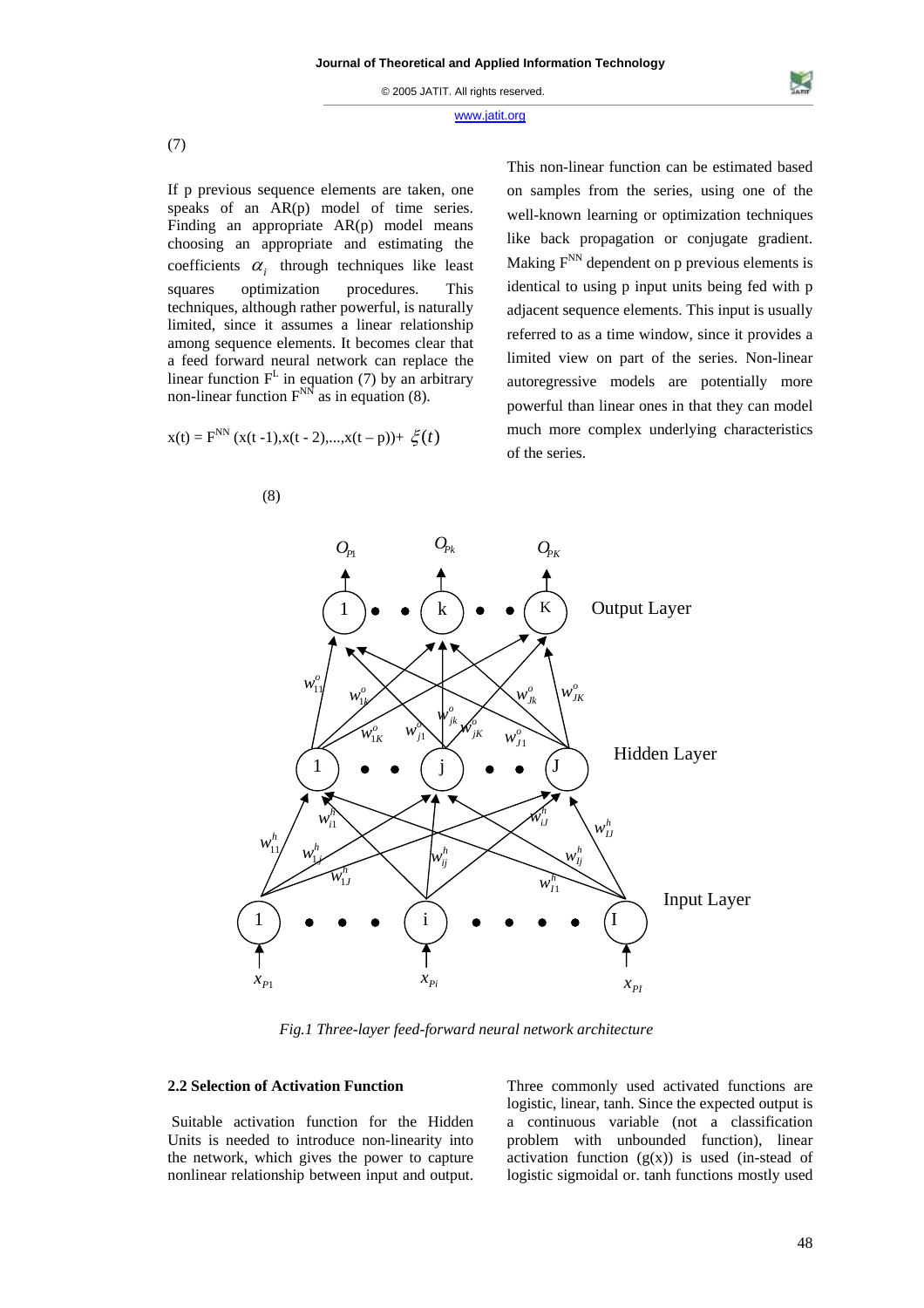

#### www.jatit.org

for classification problems and for bipolar output ranges, i.e., between  $-1$  and  $+1$ ). The form of the linear activation function is as below:

> $g(x) = x$  $g'(x) = 1$

## **3. DETERMINATION OF OPTIMUM NUMBER OF ITERATION**

Error back propagation with momentum can be viewed as gradient descent with smoothing. To stabilize the weight trajectory by making the weight change a combination of the gradientdecreasing term plus a fraction of the previous weight change, a specific momentum parameter is selected in any ANN architecture. The rate of

learning by the network is computed by a factor called learning rate. In standard backpropagation, too low a learning rate makes the network learn very slowly and too high a learning rate makes the weights and objective function diverge, leading to no learning at all. In the present case, since the training is continues (non-batch type), the training rate can be maintained constant throughout the training.

The effect of number of iteration on errors (at different learning rates and momentum parameters) for varying number of hidden nodes were studied and presented in Tables 1 ( A to D) for each sub sectors like BSEIT, BSECD and so on.

Table 1: The effect of learning rate, momentum parameter, number of hidden nodes and iteration on errors

**A:** 

| Learning<br>Rate(LR)/<br>Momentum<br>Parameter(MP) | Learning Rate(LR) 0.01 |        |                           |        |                           |        |                           |       |                           |       |  |  |
|----------------------------------------------------|------------------------|--------|---------------------------|--------|---------------------------|--------|---------------------------|-------|---------------------------|-------|--|--|
|                                                    | <b>Hidden Nodes</b>    |        | <b>Hidden Nodes</b><br>10 |        | <b>Hidden Nodes</b><br>20 |        | <b>Hidden Nodes</b><br>30 |       | <b>Hidden Nodes</b><br>40 |       |  |  |
| Momentum                                           | Iteration              | Error  | Iteration                 | Error  | Iteration                 | Error  | Iteration                 | Error | iteration                 | Error |  |  |
| Parameter<br>0.01                                  | 50000                  | 0.009  | 15000                     | 0.009  | 9000                      | 0.009  | 10000                     | 0.009 | 10000                     | 0.009 |  |  |
| Momentum<br>Parameter<br>0.05                      | 40000                  | 0.009  | 15000                     | 0.009  | 8000                      | 0.009  | 10000                     | 0.009 | 10000                     | 0.009 |  |  |
| Momentum<br>Parameter<br>0.1                       | 40000                  | 0.008  | 15000                     | 0.009  | 7500                      | 0.009  | 10000                     | 0.009 | 10000                     | 0.009 |  |  |
| Momentum<br>Parameter<br>0.5                       | 15000                  | 0.008  | 15000                     | 0.008  | 7000                      | 0.008  | 8000                      | 0.008 | 10000                     | 0.008 |  |  |
| Momentum<br>Parameter<br>0.9                       | 1000                   | 0.0554 | 6000                      | 0.0554 | 6000                      | 0.0554 | 4000                      | 0.009 | 3000                      | 0.008 |  |  |

## **B:**

| Learning<br>Rate(LR)/         | Learning Rate(LR) 0.05 |                |                           |                |                           |                |                           |                |                           |                |  |
|-------------------------------|------------------------|----------------|---------------------------|----------------|---------------------------|----------------|---------------------------|----------------|---------------------------|----------------|--|
| Momentum<br>Parameter(MP)     | <b>Hidden Nodes</b>    |                | <b>Hidden Nodes</b><br>10 |                | <b>Hidden Nodes</b><br>20 |                | <b>Hidden Nodes</b><br>30 |                | <b>Hidden Nodes</b><br>40 |                |  |
| Momentum<br>Parameter<br>0.01 | Iteration<br>50000     | Error<br>0.009 | Iteration<br>20000        | Error<br>0.009 | Iteration<br>40000        | Error<br>0.009 | Iteration<br>70000        | Error<br>0.009 | iteration<br>90000        | Error<br>0.008 |  |
| Momentum<br>Parameter<br>0.05 | 75000                  | 0.008          | 20000                     | 0.009          | 30000                     | 0.009          | 70000                     | 0.008          | 85000                     | 0.009          |  |
| Momentum<br>Parameter<br>0.1  | 90000                  | 0.009          | 20000                     | 0.008          | 25000                     | 0.009          | 60000                     | 0.008          | 80000                     | 0.008          |  |
| Momentum<br>Parameter<br>0.5  | 1000                   | 0.0054         | 15000                     | 0.008          | 8000                      | 0.008          | 10000                     | 0.008          | 50000                     | 0.009          |  |
| Momentum<br>Parameter<br>0.9  | 1000                   | 0.0554         | 1000                      | 0.0554         | 1000                      | 0.0554         | 1000                      | 0.0554         | 5000                      | 0.005          |  |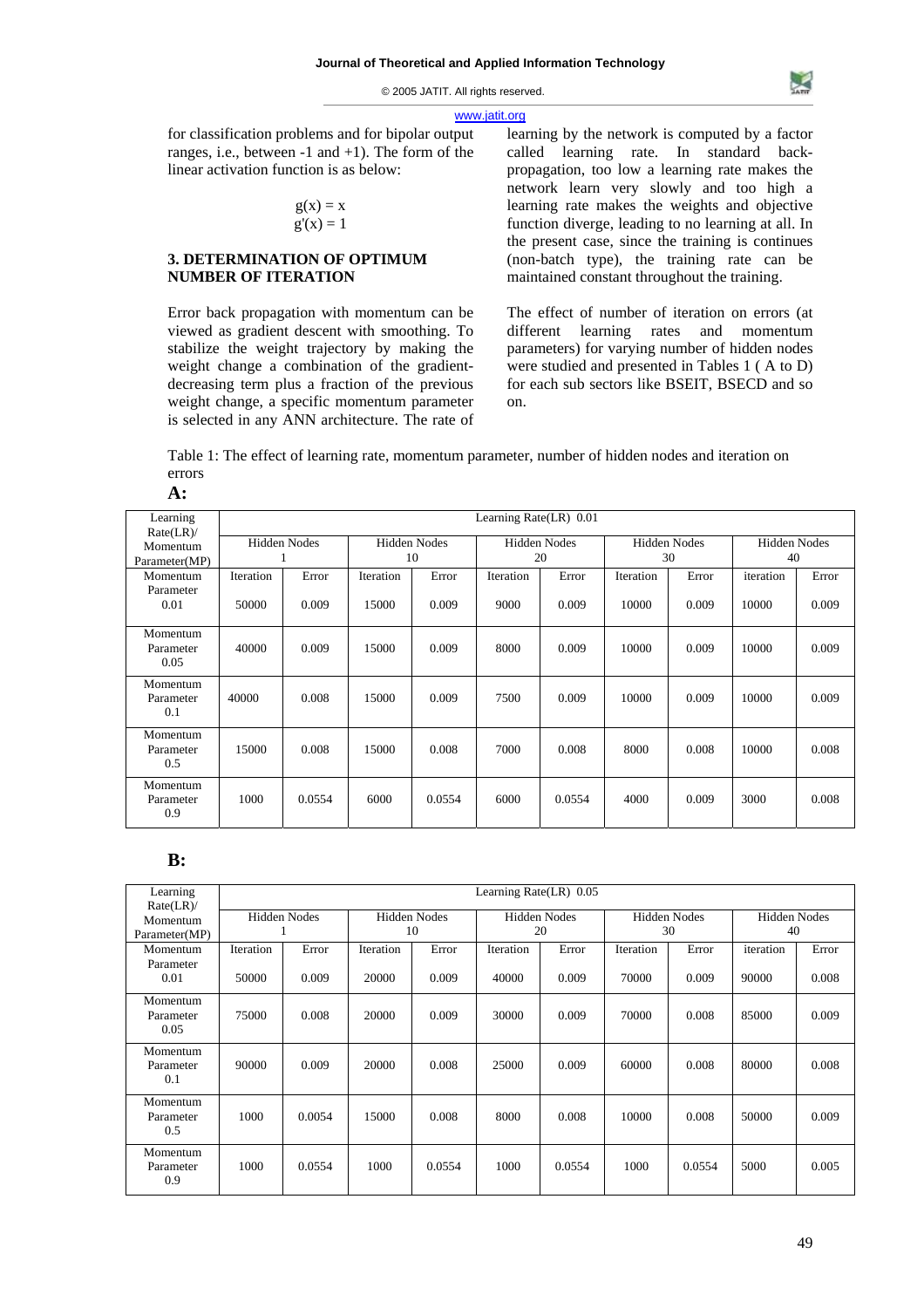

## www.jatit.org

**C.** 

| Learning<br>Rate(LR)/<br>Momentum<br>Parameter(MP) | Learning Rate $(LR)$ 0.1 |                 |                    |                |                    |                |                    |                |                    |                |  |  |
|----------------------------------------------------|--------------------------|-----------------|--------------------|----------------|--------------------|----------------|--------------------|----------------|--------------------|----------------|--|--|
|                                                    | Hidden Nodes             |                 | Hidden Nodes<br>10 |                | Hidden Nodes<br>20 |                | Hidden Nodes<br>30 |                | Hidden Nodes<br>40 |                |  |  |
| Momentum<br>Parameter<br>0.01                      | Iteration<br>1000        | Error<br>0.0554 | Iteration<br>15000 | Error<br>0.009 | Iteration<br>50000 | Error<br>0.009 | Iteration<br>25000 | Error<br>0.008 | iteration<br>25000 | Error<br>0.006 |  |  |
| Momentum<br>Parameter<br>0.05                      | 65000                    | 0.013           | 15000              | 0.008          | 50000              | 0.007          | 20000              | 0.006          | 25000              | 0.007          |  |  |
| Momentum<br>Parameter<br>0.1                       | 65000                    | 0.009           | 30000              | 0.005          | 50000              | 0.005          | 20000              | 0.007          | 25000              | 0.006          |  |  |
| Momentum<br>Parameter<br>0.5                       | 1000                     | 0.0554          | 30000              | 0.005          | 50000              | 0.005          | 20000              | 0.005          | 25000              | 0.007          |  |  |
| Momentum<br>Parameter<br>0.9                       | 1000                     | 0.0554          | 1000               | 0.0554         | 1000               | 0.0554         | 1000               | 0.0554         | 1000               | 0.0554         |  |  |

## **D.**

| Learning<br>Rate(LR)/<br>Momentum<br>Parameter(MP) | Learning Rate(LR) 0.7 |                 |                           |                 |                           |                 |                           |                 |                           |                 |  |  |
|----------------------------------------------------|-----------------------|-----------------|---------------------------|-----------------|---------------------------|-----------------|---------------------------|-----------------|---------------------------|-----------------|--|--|
|                                                    | <b>Hidden Nodes</b>   |                 | <b>Hidden Nodes</b><br>10 |                 | <b>Hidden Nodes</b><br>20 |                 | <b>Hidden Nodes</b><br>30 |                 | <b>Hidden Nodes</b><br>40 |                 |  |  |
| Momentum<br>Parameter<br>0.01                      | Iteration<br>1000     | Error<br>0.0554 | Iteration<br>1000         | Error<br>0.0554 | Iteration<br>1000         | Error<br>0.0554 | Iteration<br>1000         | Error<br>0.0554 | Iteration<br>1000         | Error<br>0.0554 |  |  |
| Momentum<br>Parameter<br>0.05                      | 1000                  | 0.0554          | 1000                      | 0.0554          | 1000                      | 0.0554          | 1000                      | 0.0554          | 1000                      | 0.0554          |  |  |
| Momentum<br>Parameter<br>0.1                       | 1000                  | 0.0554          | 1000                      | 0.0554          | 1000                      | 0.0554          | 1000                      | 0.0554          | 1000                      | 0.0554          |  |  |
| Momentum<br>Parameter<br>0.5                       | 1000                  | 0.0554          | 1000                      | 0.0554          | 1000                      | 0.0554          | 1000                      | 0.0554          | 1000                      | 0.0554          |  |  |
| Momentum<br>Parameter<br>0.9                       | 1000                  | 0.0554          | 1000                      | 0.0554          | 1000                      | 0.0554          | 1000                      | 0.0554          | 1000                      | 0.0554          |  |  |

Based on the analyses in the tables (1A to 1D) it was found that the minimum number of iteration for different number of nodes should be 1000 for minimum errors. The learning rate is more than 0.7 with respect to higher momentum parameters are diverges. Hence, if we assign the value of the learning parameters is less than 0.7 at any momentum values then the minimum error is obtained through neural networks. And also we

predict that at what level each sub sectors to penetrate and influences to increase or decrease of the share market index. The following bar diagram shows the percentage of influences of each sub sector to increase / decrease the share market index.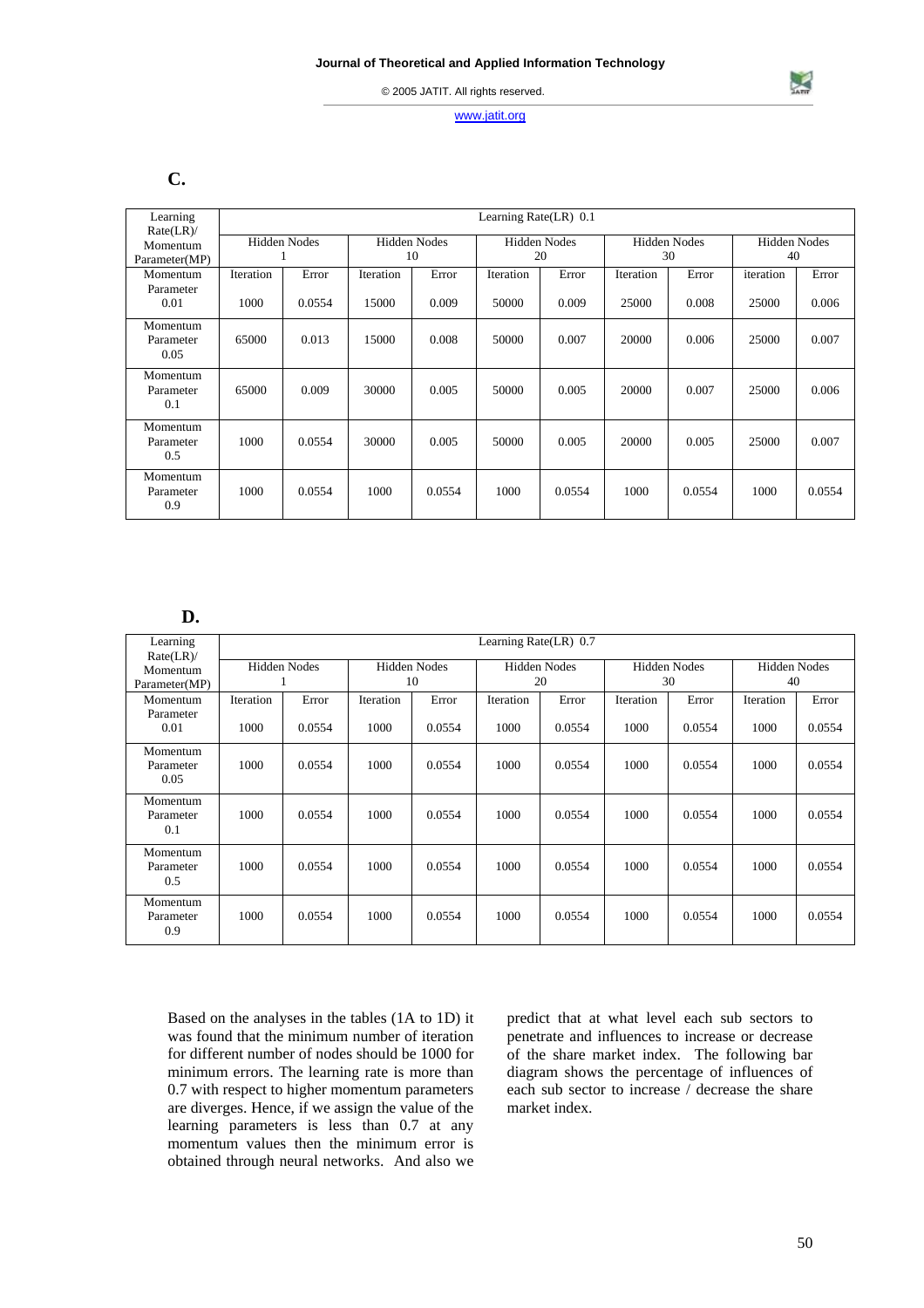#### www.jatit.org



Figure – 2 represents the bar diagram for influencing scripts towards the Increment / Decrement of BSE Index.

## **4. ANN MODELING OUTPUT**

The ANN model (developed based on the training data) with 26 hidden nodes (monolayer) was found to show the least error, when compared with the testing data, thereby resulting in maximum capture of the actual trend observed in the field with respect to the Indian BSE index. Fig. 3 shows the

predictability of the ANN model in predicting the share market price and Fig. 4 the correlation between actual BSE and predicated BSE obtained by the model (showing a significantly high correlation coefficient of about 0.989).



*Figure – 3 : Series 1 - Actual and Series 2 - Expected*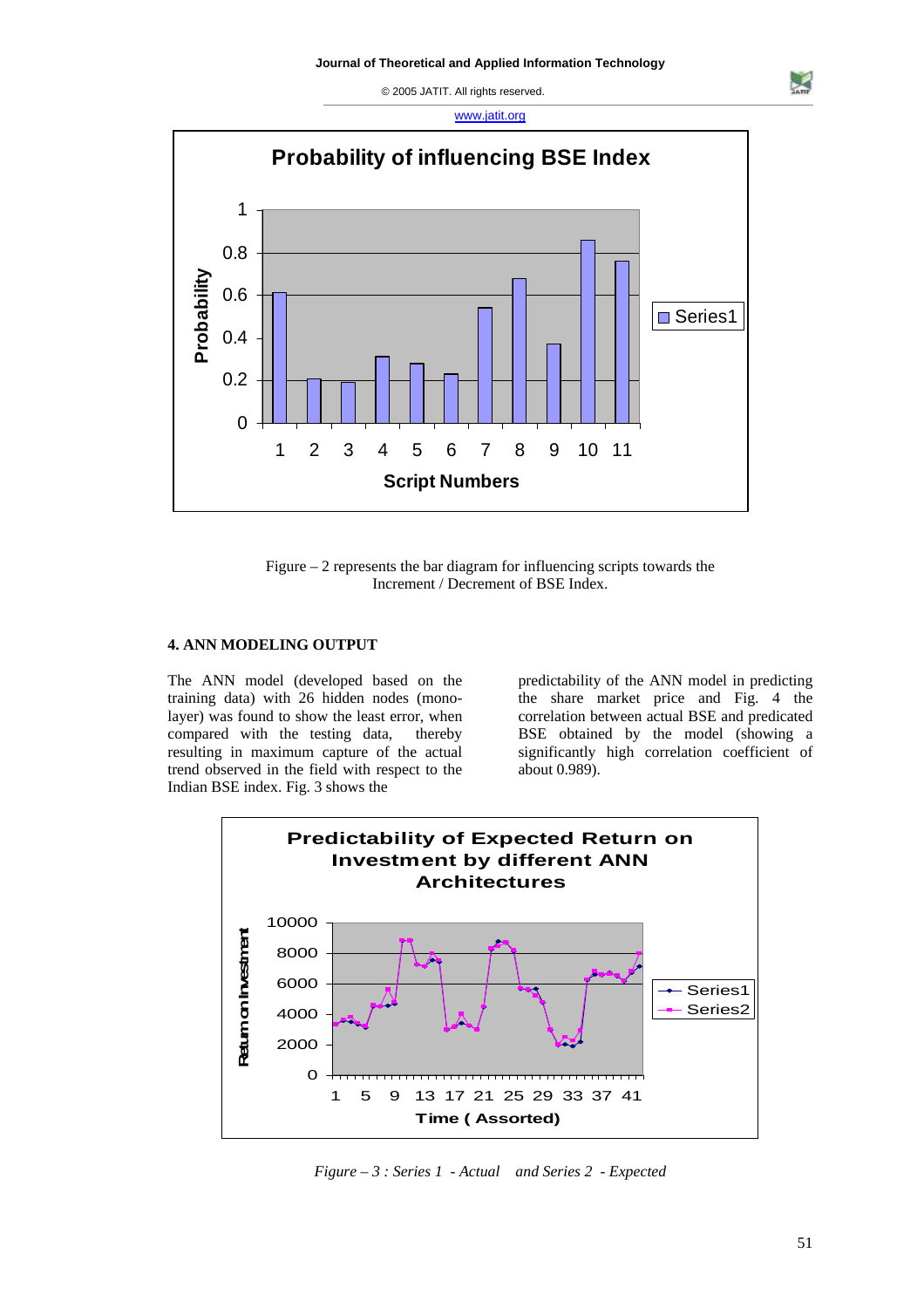



*Figure – 4, represents the Correlation between the actual and expected Return On Investment* 

## **5. BENEFITS**

Most of the benefits in the articles depend on the problem domain and the NN methodology used. A common contribution of NN applications is their ability to deal with uncertain and robust data. Therefore, NN can be efficiently used in stock markets, to predict the expected return on investment. It can be seen from a comparative analysis that the Back propagation algorithm has the ability to predict with greater accuracy than other NN algorithms, no matter which data model was used. The variety of data models that exist in the papers could also be considered a benefit, since it shows NNs flexibility and efficiency in situations when certain data are not available. It has been proven that NN outperform classical forecasting and statistical methods, such as multiple regression analysis [10] and discriminant analysis. When joined together, several NNs are able to predict values very accurately, because they can concentrate on different characteristics of data sets important for calculating the output. Analysis also shows the great possibilities of NN methodology in various combinations with other methods, such as expert systems. The combination of the NN calculating ability based on heuristics and the ability of expert systems to process the rules for making a decision and to explain the results can be a very effective intelligent support in various problem domains [12].

#### **6 CONCLUSIONS**

The studies reveal a high potential of ANN in predicting the return on investment in the share market. Already, we know the evaluation of the return on investment in the share market through any one of the traditional techniques [11, 12, 13, 14, 15] (mostly statistical methods like time series analysis, moving averages etc.,) is tedious, expensive and a time-taking process. Again, the return on investment in share market is always uncertain and ambiguity in nature, so that no traditional techniques will give the accurate or appropriate solution. Hence, a non-traditional model would be of immense help for estimating the prediction on the return on investment accurately and this method gives better solution always. This method of predicting return on investment will help further to investigate that the model can be extended to ANFIS (Artificial Neural Fuzzy Inference System), which is based on the linguistic rules that the fuzzy system could design a rule and these rules will be further refined with the help of neural networks.

## **REFERENCE**

[1] Refenes, A.N., Zapranis, A., Francis, G., *Stock Performance Modeling Using Neural Networks: A Comparative Study with Regression Models*, Neural Networks, vol. 7, No. 2, 1994, pp. 375-388.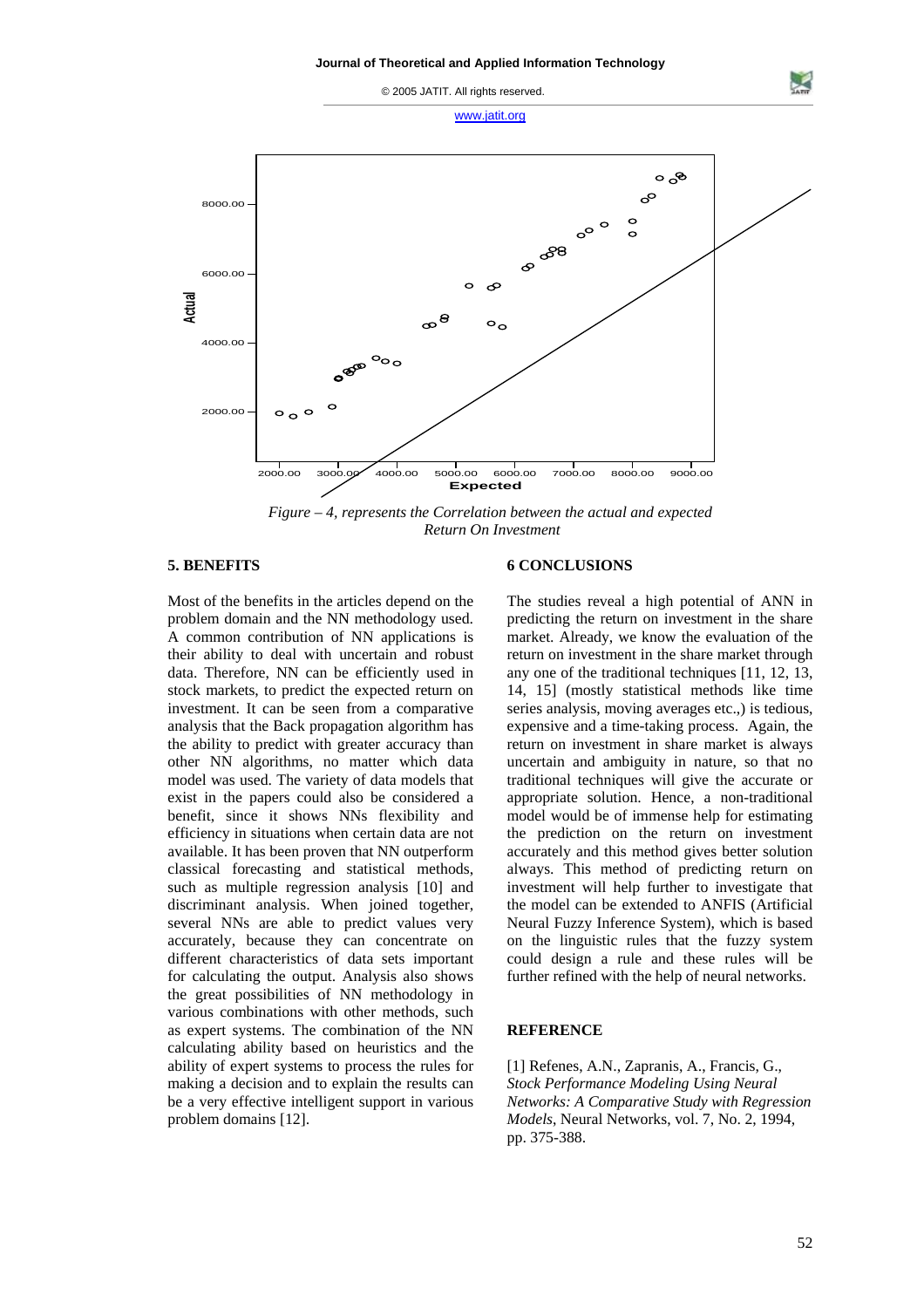

#### www.jatit.org

[2] Schoeneburg, E., *Stock Price Prediction Using Neural Networks: A Project Report*, Neurocomputing, vol. 2, 1990, pp. 17-27.

[3] Yoon, Y., Guimaraes, T., Swales, G*., Integrating Artificial Neural Networks With Rule- Based Expert Systems*, Decision Support Systems, vol. 11, 1994, pp. 497-507.

[4] Murphy J.J. *Technical Analysis of Financial Markets – A Comprehensive Guide to Trading Methods and Applications*, New York Institute of Finance, 1999.

[5] Han J., Lu H., Feng L. "Stock Movement Prediction and N dimensional Inter-Transaction Association Rules". *Proc. of 1998 SIGMOD'96 Workshop on Research Issues on Data Mining and Knowledge Discovery (DMKD'98)*, Seattle, Washington, June 1998, pp. 12:1-12:7. [6] John G.H., Miller P. "Stock Selection using RECON". *Neural Networks in Financial Engineering*, 1996, pp. 303- 316.

[6]. Ravichandran K S and et al., " Study on Share Market Situation (Investment) : A fuzzy Approach", Published in the China Journal of Finance, [Vol.3, No.2](http://cjfinance.org/new/mulu_display_en.asp?file=2005-3-2-en.asp), 2005.

[7] John G.H., Miller P. "Stock Selection Using Rule Induction". *IEEE Expert*, October 1996, pp. 52-58.

[8] Yoon Y., Swales G. "Predicting Stock Price Performance: A Neural Network Approach". *Proceedings of the IEEE 24th Annual Conference on System Science*, 1991, pp.156- 162.

[9] Choi J., Lee M., Rhee M. "Trading S&P 500 Stock Index Futures using a Neural Network". *Proceedings of the 3rd Annual Conference on AI Applications on WS*, 1995, pp. 63-71.

[10] Gately E. *Neural Networks for Financial Forecasting*, New York: Wiley, 1996.

[11] Drossu R., Obradovic Z. "Rapid Design of Neural Networks for Time Series Prediction". *EEE Computational Science & Engineering*, 1996, pp. 78- 89.

[12]. Garson, G.D. (1991), "Interpreting neural network connection weights," AI Expert, April 1991, 47-51.

[13] Hansen J.V., Nelson R.D. "Neural Networks and Traditional Time Series Methods: A synergistic Combination in State Economic Forecast". *IEEE Transactions on Neural Networks*, Vol. 8, No. 4, July 1997.

[14] Austin M., Looney C., Zhuo J. "Security Market Timing using Neural Network Models". The New Review of Applied Expert Systems, Vol. 3, 1997, pp. 3-14.

[15] Potts M.A.S., Brromhead D.S. "Time Series Prediction with a Radial Basis Function Neural Network. Adaptive Signal Processing', *SPIE Proceedings* Vol. 1565, 1991, pp. 255-266.

[16] Trippi, R.R., DeSieno, D., *Trading Equity Index Futures With a Neural Network*, The Journal

of Portfolio Management, Fall 1992, pp. 27-33.

[17] Kryzanowski, L., Galler, M., Wright, D.W., *Using Artificial Networks to Pick Stocks*, Financial Analyst s Journal, August 1993, pp. 21-27.

[18] Li, E.Y., *Artificial Neural Networks and Their Business Applications*, Information & Management, vol. 27, 1994, pp. 303-313. [l] Mender&all and Beaver, Introduction to Probabilitv And Statistics, Ninth Edition, International Thomson Publishing, 1994.

[19] Refenes, Zapranis, and Francis, Journal of Neural Networks, Stock Performance Modeling Using Neural Networks: A Comparative Study With Regression Models, Vol. 7, No. 2, 1994. pp. 375-388.

[20] Kryzanowski, Galler and Wright, Financial Analysts Journal, Using Artificial Neural Networks to Pick Stocks, July-August 1993. pp.21-27.

[21] Tang, Almeida and Fishwick, Simulation, Time series forecasting using neural networks vs. Box-Jenkins methodology, November 1991, pp 303-310.

[22] Morgan and Scofield, Neural Networks and Speech Processing, Kluwer Academic Publishers, 1991.

[23] Pao, Adaptive Pattern Recognition and Neural Networks, Addison Wesley Publishing Company, Inc., 1989.

[24] Rumelhart, McClelland, and the PDP Research @OUP, Parallel Distributed Processing Volumel: Foundations, The Massachusetts Institute of Technology, 1988.